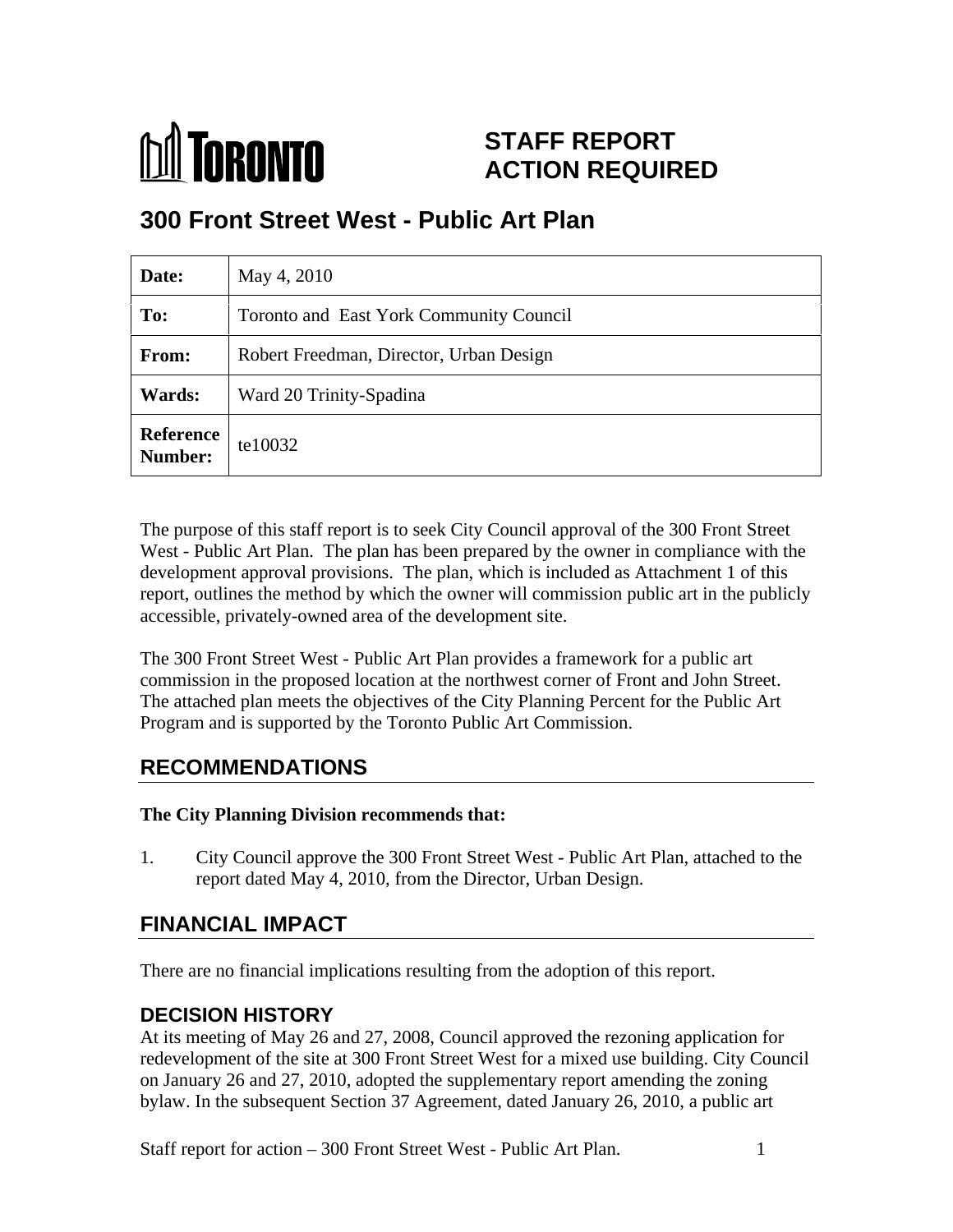commitment was secured. As outlined in the public art provisions, the owner has options to commission public art on or off site.<br>The applicant has chosen the option to commission on-site public art. The owner is

required to produce a public art plan for review by City Planning staff and its advisory panel, the Toronto Public Art Commission. Initial meetings were held with the owner team and urban design staff to discuss public art site potentials. On April 27th, 2010, the owner representatives made a presentation to the Toronto Public Art Commission at which time a recommendation was made for the approval of the 300 Front Street West - Public Art Plan.

#### **ISSUE BACKGROUND**

The owner and City Planning staff met to discuss the public art process and to identify the public art site potentials. The attached public art plan outlines the artist selection process. As identified in the attached plan there will be a jury comprised of a majority of art experts, two owner representatives and a ward representative. The public art plan also identifies three artists who have been invited to compete on this project.

The art budget identified in the public art plan is based on a preliminary estimate that will be confirmed in a process as outlined in the Section 37 Agreement.

The 300 Front Street West - Public Art Plan provides an introduction to the WELLINGTON STREET WEST project, the team and introduces the background to the public art provisions. The public art objectives are addressed<br>for this on-site program, with a focus on<br>the private property at the northwest<br> $\begin{bmatrix} \Box & \Box \\ \Box & \Box \\ \Box & \Box \\ \Box & \Box \end{bmatrix}$ for this on-site program, with a focus on the private property at the northwest<br>
corner of John and Front Street. This area<br>
is identified in the plan as the park that is<br>  $\begin{bmatrix} 6 & 6 \\ 6 & 6 \\ 8 & 6 \\ 2 & 6 \\ \hline \overline{\overline{5}} \end{bmatrix}$ corner of John and Front Street. This area is identified in the plan as the park that is also the art site. The selected artist will use the current design of the park as a base and the artist will collaborate with FRONT STREET WEST the landscape architect to fully integrate the art with the park.